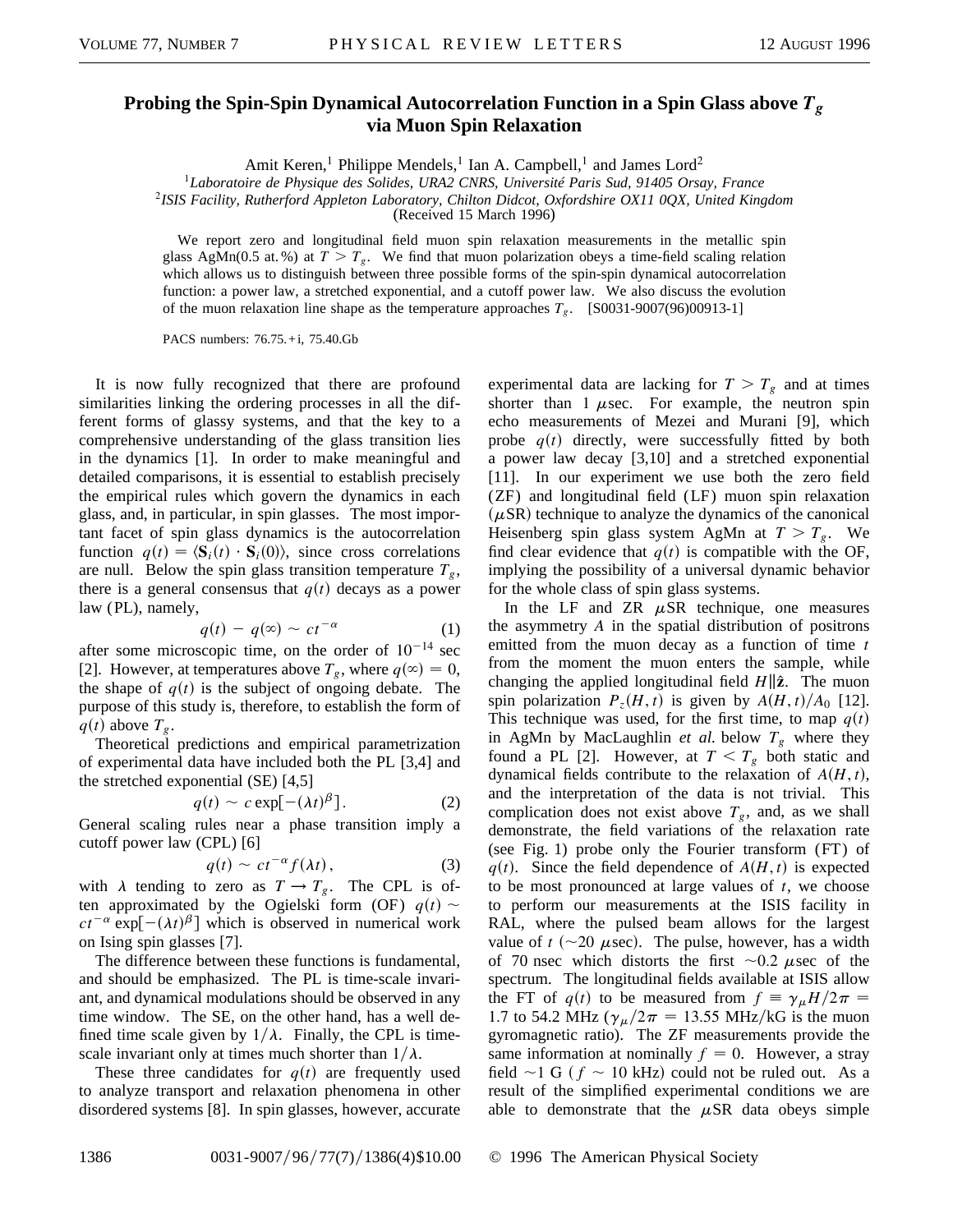

FIG. 1. Asymmetry  $\propto P(H, t)$  obtained in AgMn(0.5 at. %) at  $T = 3.2$  K  $(T<sub>g</sub> = 2.95$  K) in zero field and a geometric series of fields. The solid lines are guides for the eye.

scaling relations (see Fig. 2) which, as mentioned before, could be explained only by the CPL correlation function.

We choose the metallic spin glass AgMn since muons do not relax in pure silver, and the internal field from the small Ag nuclear moment can be neglected. The concentration of Mn is selected so that the dynamical phenomena we are seeking could be observed in the  $\mu$ SR time window. This selection has to be done carefully; if the concentration is too high, the Mn spin-spin coupling and the Mn-spin muon-spin couplings are so strong that an external field on the order of 1 kG has no effect on the polarization [e.g., AgMn(7 at. %) [13]], whereas for low concentrations the averaged internal field at the muon site could be so small that the muon does not relax within its lifetime [in the limit AgMn(0 at. %) = Ag]. In addition, we must make sure that the external field has no con-



FIG. 2. The muon asymmetry in AgMn(0.5 at. %) at  $T =$ 3.2 K and various applied magnetic fields *H*.

siderable impact on  $q(t)$ . We anticipate that reasonable conditions would be in  $AgMn(0.5 \text{ at. } \%)$ , where  $T_g$  = 2.95 K [14]. In this concentration the electronic Zeeman energy in our highest field is still an order of magnitude smaller than a typical spin-spin coupling estimated from  $T_g$ .

Our analysis of the muon polarization relaxation proceeds in three steps, as outlined in the pioneering work of Uemura *et al.* [15]. First, we write an expression for the muon polarization in a given environment. A muon which experiences an internal field  $\mathbf{B}(t)$ , with a local time averaged second moment  $\Delta^2 = \gamma_\mu^2 \langle B_i^2 \rangle$  (*i* is the special direction), relaxes according to

$$
P_z(H,t) = \exp[-2\Delta^2 \tau(H)t], \qquad (4)
$$

where the correlation time  $\tau$  is given by

$$
\tau(H) = \frac{1}{\langle \mathbf{B}^2 \rangle} \int_0^\infty \langle \mathbf{B}(t) \cdot \mathbf{B}(0) \rangle \cos(\gamma_\mu H t) dt = c \,\iota(H),\tag{5}
$$

and the fast fluctuation limit ( $\Delta \tau \ll 1$ ) is assumed. Next, we replace the field correlation function with the spin correlation function, namely,

$$
\frac{\langle \mathbf{B}(t) \cdot \mathbf{B}(0) \rangle}{\langle \mathbf{B}^2 \rangle} = q(t). \tag{6}
$$

This was demonstrated to be a proper procedure by Heffner and MacLaughlin [10]. Finally, the parameters  $\Delta$  and  $\tau$  might vary from one muon site to another, hence we should average their possible values. However, most authors assume that  $\tau$  is not site dependent [3,10,15]. For reasons that will soon become clear, we use a weaker assumption where the site dependence of  $\tau$  enters only through the prefactor  $c$  in the correlation functions. Thus, the sample-averaged polarization  $\overline{P}_z$  is given by

$$
\overline{P}_z(H,t) = \int \int \rho(\Delta,c) \exp[-\Delta^2 c \iota(H)t] \, dc \, d\Delta \,, \quad (7)
$$

where  $\rho(\Delta, c)$  is the probability that the muon is experiencing a given  $\Delta$ , and a correlation function with a prefactor *c*. Equation (7) is intentionally written in a way which does not imply any specific order of averaging.

Using Eqs. (5) and (6), we can predict the field dependence of  $\iota$  for the different functional forms of  $q(t)$ . The case where  $q(t)$  decays as a PL, with  $\alpha < 1$ , is trivial, and the correlation time satisfies  $\iota(H) \propto 1/H^{1-\alpha}$ . The case where  $q(t)$  decays as a SE is more complicated to analyze. However, in the asymptotic limit  $\omega = \gamma_{\mu}H \gg \lambda$ , it obeys  $\iota(H) \propto 1/H^{1+\beta}$  [16]. Finally, for the CPL,  $\mu(H) \propto 1/H^{1-\alpha}$  asymptotically since it is indistinguishable from the PL at  $t \ll 1/\lambda$ . However, unlike the PL,  $\iota(H)$  does not diverge at  $H \to 0$  due to the cutoff. As an example, the FT of the PL, SE, and OF for  $\alpha = 1/2$ and/or  $\beta = 1/2$ , where it can be obtained analytically, is depicted in the inset of Fig. 3. The important features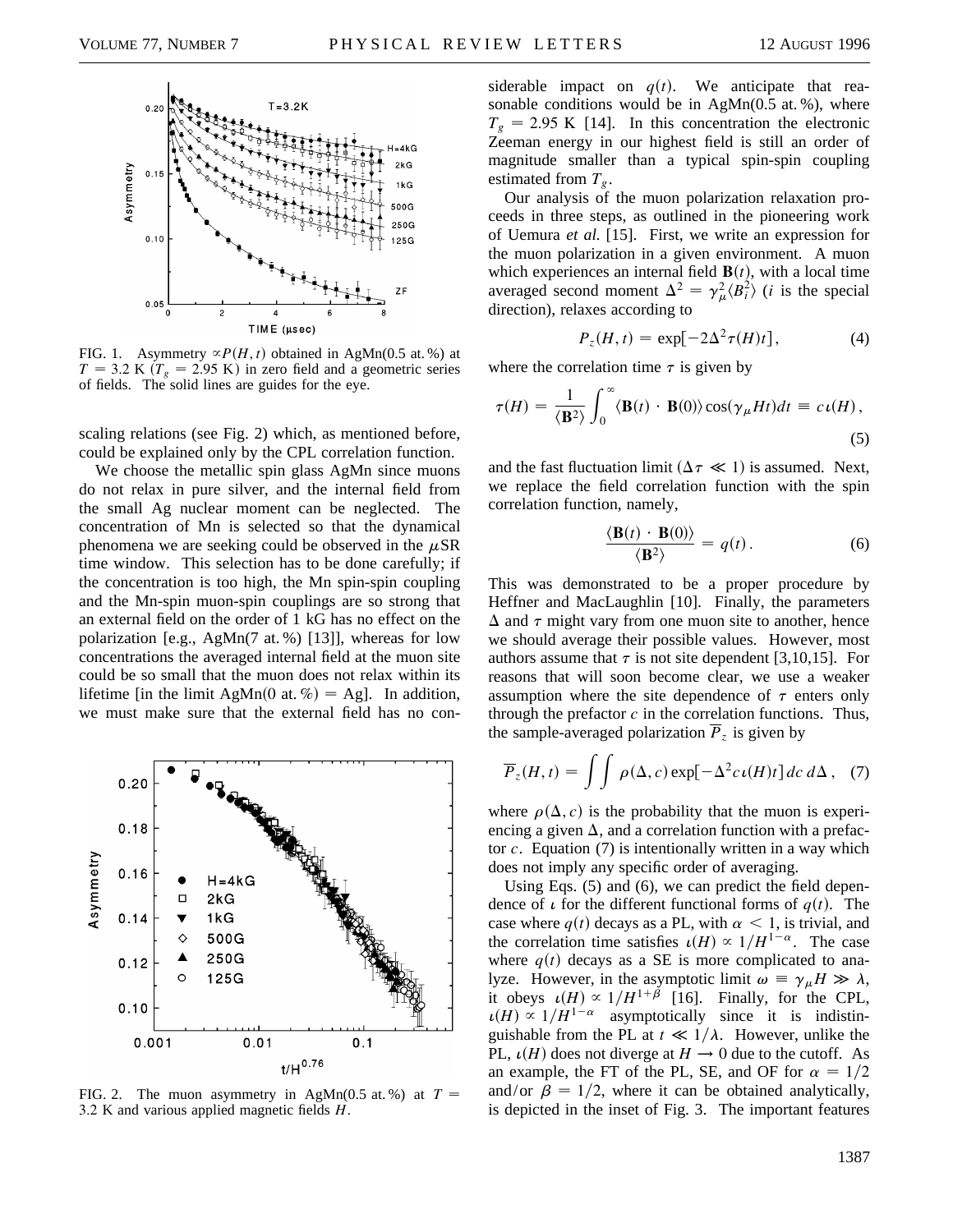

FIG. 3.  $\lambda_{\mu}$  (see text) as a function of  $f = \gamma_{\mu}H/2\pi$  on a loglog plot. The solid line is the Fourier transform of the function described in the figure. The inset shows the Fourier transform of a power law with  $\alpha = 1/2$ , a stretched exponential with  $\beta = 1/2$ , and Ogielski form with  $\alpha = \beta = 1/2$ .

in this figure are  $(I)$  the PL and the OF have the same asymptotic behavior which is different from the SE, and (II) the SE and OF are finite at  $\omega \rightarrow 0$ .

In all of the above cases, the muon polarization given by Eq. (7) asymptotically obeys the scaling relation

$$
\overline{P}_z(H,t) = \overline{P}_z(t/H^\gamma),\tag{8}
$$

where for the PL and the CPL  $\gamma = 1 - \alpha$ , and for the SE  $\gamma = 1 + \beta$ . As we demonstrate next, Eq. (8) describes our data at  $T > T_g$  quite accurately. The value of  $\gamma$ would therefore distinguish between the different shapes of the correlation functions.

In Fig. 1 we present the asymmetry  $A(H, t)$  at  $T =$ 3.2 K both in a geometrical series of fields and in ZF. The geometrical series was taken between 4 kG (the highest field available at ISIS) and 125 G by repeatedly dividing the field by 2. The values of the fields are accurate to within 1 G. A clear difference can be seen between the curves, and the higher the field the weaker the relaxation. The solid lines are guides for the eye. We demonstrate the validity of Eq. (8) in Fig. 2, where the asymmetry is shown on a semilogarithmic plot as a function of  $t/H^{0.76}$ . Because of the pulse width, only data points with  $t >$ 0.2  $\mu$ sec are presented. The value of  $\gamma = 0.76$  is chosen so that the muon polarizations obtained at different fields overlap. This figure demonstrates that the scaling relation of Eq. (8) is valid for over 3 orders of magnitude in  $t/H^{\gamma}$ . Since  $\gamma$  < 1 (the accuracy in  $\gamma$  is  $\pm$ 0.05), we conclude that within our frequency range the spin-spin correlation function is well approximated by either a PL or the CPL [provided that  $\lambda < O(1)$  MHz], with  $\alpha = 0.24 \pm 0.05$ . This conclusion is achieved without assuming a specific functional form for the muon polarization.

1388

In a similar experiment at  $T = 3.0$  K (not shown), we found  $\alpha = 0.1 \pm 0.05$ . Thus, the critical slowing down is manifested in a decrease of  $\alpha$  as  $T$  is lowered towards  $T_g$ . The value  $\alpha \approx 0.1$  as  $T \rightarrow T_g$  can be compared with critical exponents data on AgMn. Because  $\alpha = (d 2 + \eta$ /2*z* [7], Lévy's ac susceptibility data [14] (taken at frequencies  $10^4$  times lower than the  $\mu$ SR frequencies) imply  $\alpha = 0.13 \pm 0.02$ , in excellent agreement with the present result.

However, according to Eq. (8), an instantaneous relaxation of the muon spin should occur as  $H \to 0$ . This is obviously not the case, as can be seen from the zero field data in Fig. 1, which relaxes within a finite time. Therefore, as suggested by Refregier, Ocio, and Bouchiat [17], there must be a crossover from a high frequency range where  $\iota(H) \propto 1/H^{1-\alpha}$ , to a low frequency range, where  $\iota(H)$  is bounded. Indeed, the CPL does provide a crossover between the  $\omega \gg \lambda$  and  $\omega \ll \lambda$  regions. This could also explain why no field dependence of the muon relaxation is seen, above  $T_g$ , in samples with higher concentration of Mn; for a given value of  $(T - T_g)T_g$ ,  $\lambda$  increases with increasing Mn spin-spin coupling, and therefore increases with Mn concentration. At  $\sim$ 10% of Mn, the frequency range accessible for the  $\mu$ SR shifts into the low frequency limit, where  $\iota(H) = \text{const.}$ 

A complementary approach for analyzing our data is to fit the asymmetries with a specific functional form. One such form, which has been very successful in fitting  $\mu$ SR data at high concentration of magnetic impurity, is

$$
A(H, t) = A_0 \exp[-(\lambda_{\mu} t)^{\beta_{\mu}}]. \tag{9}
$$

The subscript  $\mu$  reflects the fact that  $\lambda_{\mu}$  and  $\beta_{\mu}$  are parameters of the muon relaxation function, and not of  $q(t)$ . In order to demonstrate Eq. (8), we must fit the data taken at different fields with a common  $\beta_{\mu}$  and *A*<sub>0</sub> (and base line) and show that  $\lambda_{\mu}(H) \propto \mu(H) \propto H^{-\gamma}$ . In practice this is a rather difficult program to execute, especially for the early time data. We believe that this difficulty arises from a combination of effects: (I) the pulse structure of the beam, and  $(II)$  small changes in *A*<sup>0</sup> (and base line), as the field is altered by more than an order of magnitude, due to changes in the positrons' trajectories. While these effects spoil the fit by a specific theoretical function, they cause only a minor change in the appearance of Fig. 2. The field dependence of  $\lambda_{\mu}$ could still be obtained from the late time data by plotting  $\lambda_{\mu} = \{-\ln[P(H, t_1)]\}^{1/\beta_{\mu}}$  as a function of *H*, as shown in Fig. 3. We have used  $t_1 = 6$   $\mu$ sec since the error bars are reasonably small, and  $\beta_{\mu} = 0.37$  (see Fig. 4). The nominal ZF point is placed at  $H = 1$  G. Although at present our data are not sufficient to distinguish between different cutoff functions, we show for demonstration purpose the numerical FT of the OF with  $\alpha = 0.25$ (obtained from Fig. 2),  $\beta = 0.6$ , and  $\lambda = 5$  MHz.

In the inset of Fig. 4 we present the asymmetry obtained at various temperatures by cooling the sample